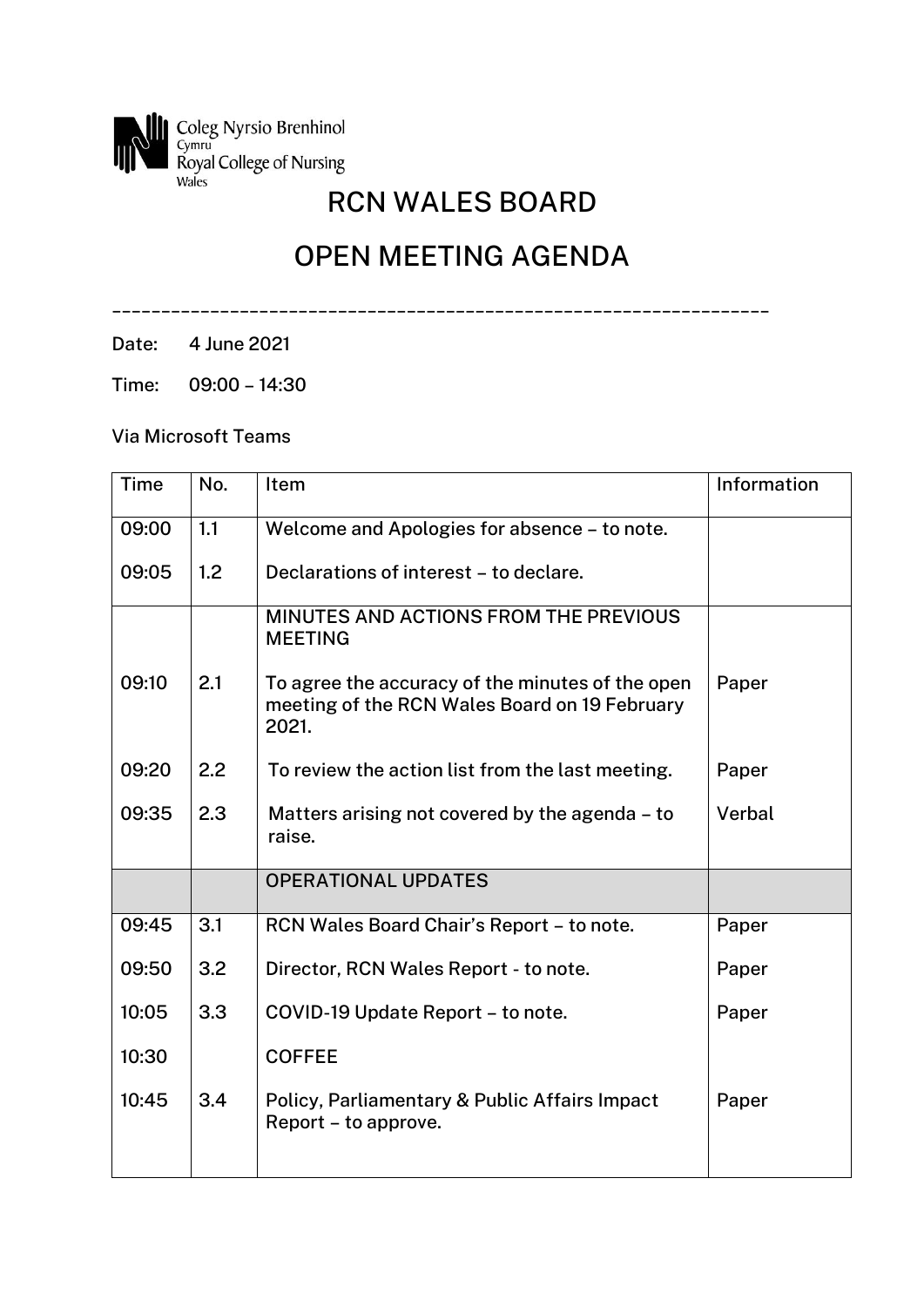| <b>Time</b> | No. | Item                                                                                                                 | Information  |
|-------------|-----|----------------------------------------------------------------------------------------------------------------------|--------------|
| 11:00       | 3.5 | 2021 RCN Wales Nurse of the Year and Alumni<br>Network Update – to note.                                             | Paper        |
|             |     | <b>STRATEGIC UPDATES</b>                                                                                             |              |
| 11:10       | 4.1 | RCN Wales Pay Campaign - to note.                                                                                    | Paper        |
| 11:20       | 4.2 | NHS Wales Partnership Forum Update - to note.                                                                        | Paper        |
| 11:30       | 4.3 | Political Influencing Campaign Report - to<br>approve.                                                               | Paper        |
| 11:45       | 4.4 | RCN Wales Engagement with the Independent<br>and Social Care Sector Steering Group - to note.                        | Paper        |
| 11:55       | 4.5 | <b>RCN Wales Succession Planning Committee</b><br>Update                                                             | Verbal       |
| 12:05       | 4.6 | <b>Communications Strategy to Increase Member</b><br>Engagement with 2022 RCN Wales Board<br>Elections - to approve. | Paper        |
| 12:15       |     | <b>LUNCH</b>                                                                                                         |              |
| 13:00       | 4.7 | <b>RCN Group ELD Strategy</b>                                                                                        | Presentation |
|             |     | Presentation by Nichola Ashby, Head of<br><b>Professional Learning &amp; Development</b>                             |              |
| 13:15       | 4.8 | <b>Update on Cardiff and the Vale Branch Plan</b>                                                                    | Presentation |
|             |     | Presentation by Rhian Wright, Branch Secretary                                                                       |              |
| 13:25       | 4.9 | <b>Update on Gwent Branch Plan</b>                                                                                   | Presentation |
|             |     | Presentation by Alison Magor, Branch Chair                                                                           |              |
|             |     | <b>ITEMS TO NOTE</b>                                                                                                 |              |
| 13:35       | 5.1 | <b>RCN Foundation Wales Committee Update</b>                                                                         | Verbal       |
| 13:40       | 5.2 | Report from RCN Council meetings held on 25<br>February, 22 March and 14 April 2021 - to note.                       | Paper        |